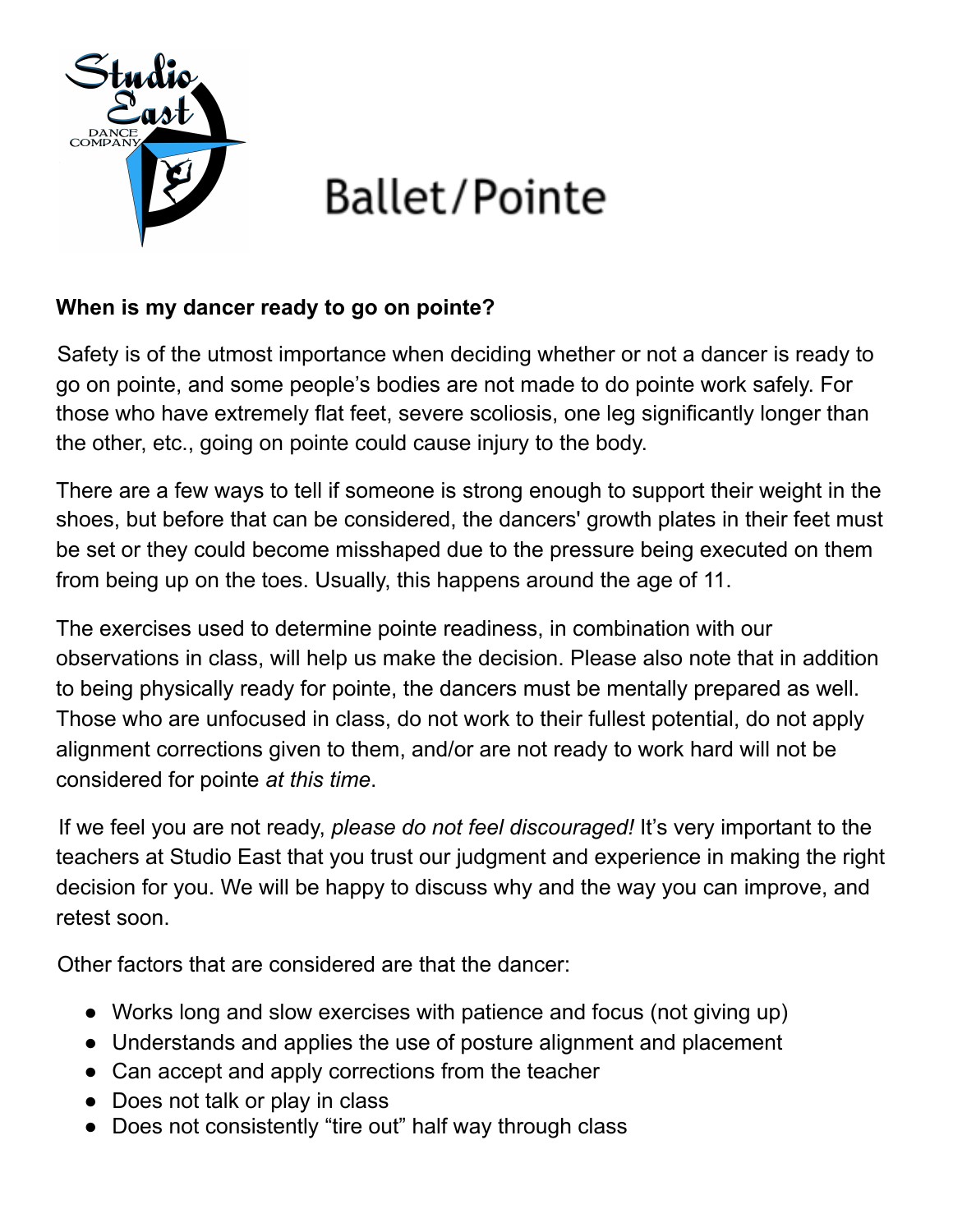## **What can I do to better my chances of going up on pointe faster?**

Dancers can of course improve their chances of going up on pointe and are more than welcome to talk to us about things they can do to improve. Going up on these types of shoes require a deep understanding of working through the feet, strong ankles, a good sense of balance, great core strength, turnout, and many other factors. However, even if you are successful in the strength/stability tests, your technique must be adequate enough to start pointe. On top of working hard in class, here are some exercises you can do at home to prepare yourself for pointe!

- - Relevés in repetition on two feet, one foot, turned out, and parallel
- - Slow, controlled tendus working through the feet
- - Theraband work (see me for exercises!)
- - Balancing in different positions (first, second, fifth, sous-sus and parallel)
- - Sautés on one foot (you should be able to jump high enough for the foot/jumping leg to stretch all the way)

## **Do I have to go on pointe?**

The answer is quite simple… no you do not! Many dancers choose not to go on pointe for a variety of reasons, some being because of the safety risks it imposes, the expense, or lack of interest. If you are cleared to go on pointe, the decision is completely up to you.

## **Where can I get shoes and what additional items do I need to buy besides the shoes themselves.**

There are a few locations that you can purchase pointe shoes at which usually cost between \$70-\$120, but you MUST GET FITTED. Dancers will sometimes go through several different brands or styles before finding a shoe that fits them just right. Along with the shoes, here are some other items to make sure you get: